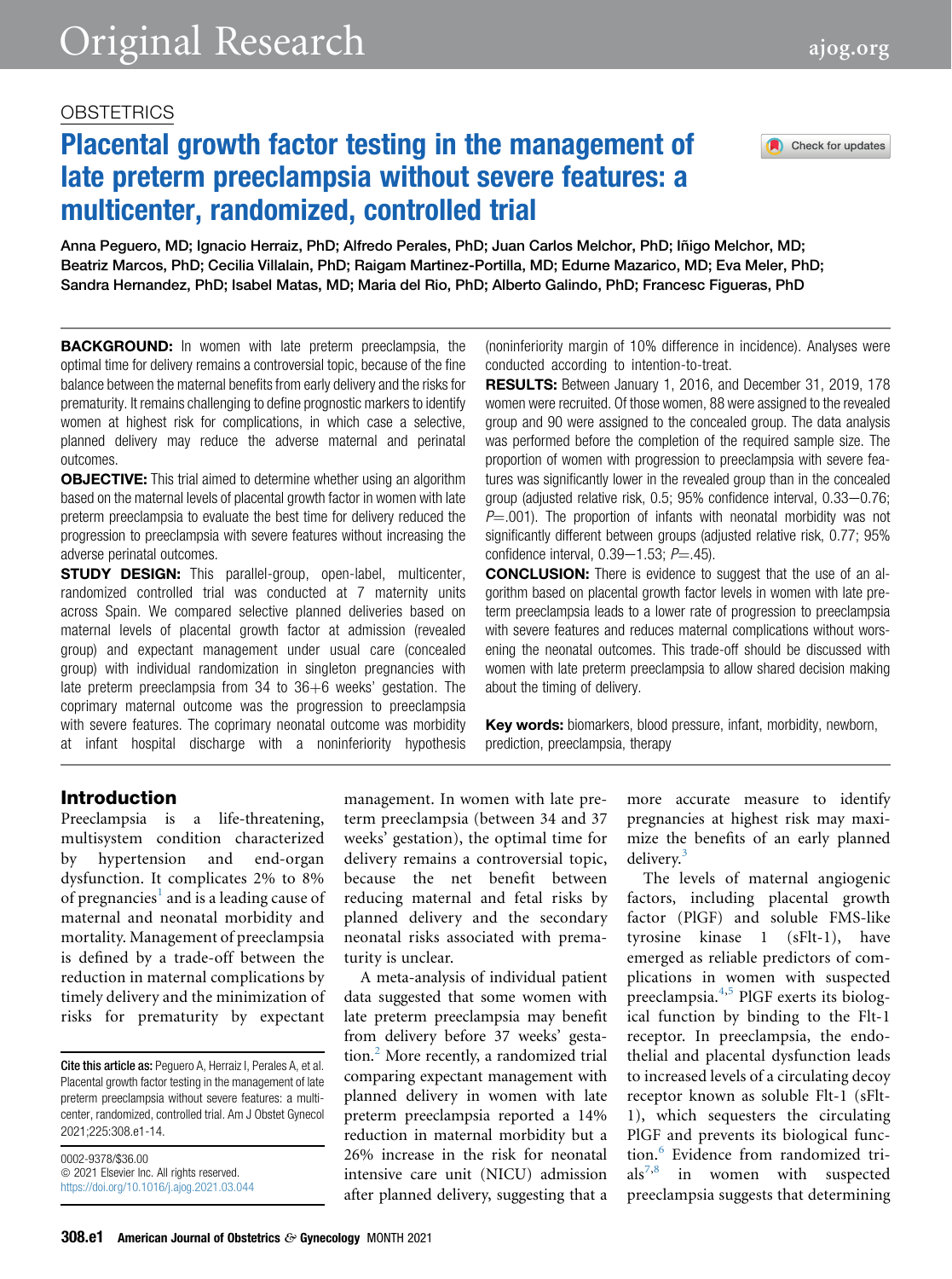#### AJOG at a Glance

#### Why was this study conducted?

The optimal time for delivery in women with late preterm preeclampsia without severe features is unclear. Using the maternal levels of placental growth factor (PlGF) as a prognostic marker for identifying women at high risk for complications and a selective planned delivery may reduce adverse maternal and perinatal outcomes.

#### Key findings

In women with late preterm preeclampsia without severe features, a planned delivery in those with low levels of PlGF and expectant management until 37 weeks' gestation in those with normal PlGF levels led to a reduction in the rate of progression to preeclampsia with severe features and maternal complications without worsening the neonatal outcomes.

#### What does this add to what is known?

Using an algorithm based on the maternal PlGF levels in women with late preterm preeclampsia to determine the optimal time for delivery led to a reduction in the rate of progression to preeclampsia with severe features without worsening the neonatal outcomes.

the concentration of circulating PlGF integrated within a management algorithm leads to an improved diagnosis of preeclampsia and a lower incidence of maternal morbidity. However, this evidence comes from studies in women with suspected, not confirmed, preeclampsia between 20 and 37 weeks' gestation and does not provide answers regarding the optimal time for delivery in women with late preterm preeclampsia without severe features.

This trial aimed to determine whether incorporating PlGF levels into the management algorithm for women with late preterm preeclampsia without severe features reduces the disease progression without increasing neonatal morbidity.

#### Material and Methods Study design

We conducted a multicenter, open-label, parallel, randomized trial at 7 university hospitals in Spain ([Supplemental](#page-11-0) [Table 1\)](#page-11-0). The trial was approved by the ethics committee of each participating center (HCB/2015/0363) in January 2016. The study protocol was entered in the [ClinicalTrials.gov](http://ClinicalTrials.gov) registry ([https://](https://clinicaltrials.gov/ct2/show/NCT02373839) [clinicaltrials.gov/ct2/show/NCT023738](https://clinicaltrials.gov/ct2/show/NCT02373839) [39\)](https://clinicaltrials.gov/ct2/show/NCT02373839). The study met the Consolidated Standards for Reporting of Trial criteria for randomized trials.

#### **Patients**

Women aged 18 years and older who presented with preeclampsia without severe features between  $34+0$  to  $36+6$ weeks' gestation with a singleton live fetus were invited to participate. Preeclampsia was defined by the presence of de novo hypertension (systolic blood pressure [SBP] of >140 mm Hg and/or diastolic [DBP] of >90 mm Hg, measured on 2 occasions at least 4 hours apart) after 20 weeks' gestation accompanied by proteinuria (urine protein concentration of >300 mg/24 hours or a urine protein to creatinine ratio of  $> 0.3$  mg/mmol).<sup>9</sup> Preeclampsia without severe features was identified when the following criteria were met upon recruitment: SBP of <160 mm Hg and DBP of <110 mm Hg, platelet count of  $>100\times10^9$ /L, alanine and aspartate transaminase (AST) blood concentrations of <70 IU/L, serum creatinine concentration of <1.1 mg/dL, lactate dehydrogenase (LDH) concentration of <700 IU/L, and absence of right upper-quadrant or epigastric pain, dyspnea, and cerebral or visual disturbances.<sup>10</sup> All participants provided individual written consent.

#### Randomization and masking

Participants were randomly assigned to the revealed or concealed group in a 1:1

ratio using a probabilistic minimization algorithm to ensure an approximate balance of gestational age at inclusion  $(34 \text{ vs } \geq 35 \text{ completed weeks})$  and study site. The allocation sequence was sequestered internally by a clinical trials unit (CTU). After patients were enrolled, recruiting physicians obtained the allocation group from a web-based system. Owing to the nature of the intervention, it was not possible to blind the participants, managing professionals, or outcome assessors to the study group.

#### **Procedures**

After allocation, a venous blood sample was obtained and immediately centrifuged for a minimum of 10 minutes at  $2000 \times g$ . Serum samples were assayed within 2 hours for PlGF concentrations using the fully automated Elecsys PlGF assay on an electrochemiluminescence platform (Cobas Analyzers, Roche Diagnostics, Rotkreuz, Switzerland). In the revealed group, when PlGF concentrations were below the fifth percentile (60  $pg/mL$ ,<sup>[11](#page-8-4)</sup> planned delivery was recommended after completing a course of steroids for fetal lung maturation in women at  $\leq 34+6$  weeks' gestation or within 48 hours in women at >35 weeks' gestation. In the concealed group, the results were kept undisclosed and were not available to participants, physicians, or outcome assessors. Management in the concealed group followed usual care, adhering to the Spanish Guidelines on Hypertensive Disorders in Pregnancy,<sup>[9](#page-8-2)</sup> and planned delivery was recommended at 37 weeks' gestation in the absence of severe features or within 48 hours if severity appeared. Research teams underwent standard assessments for safety and reported adverse events and serious adverse events according to the standard governance procedures for a clinical trial.

#### Prespecified outcomes

The primary maternal outcome was the progression to preeclampsia with severe features, as defined by the criteria proposed by the American College of Obstetricians and Gynecologists, after study  $inclusion<sup>10</sup>$  $inclusion<sup>10</sup>$  $inclusion<sup>10</sup>$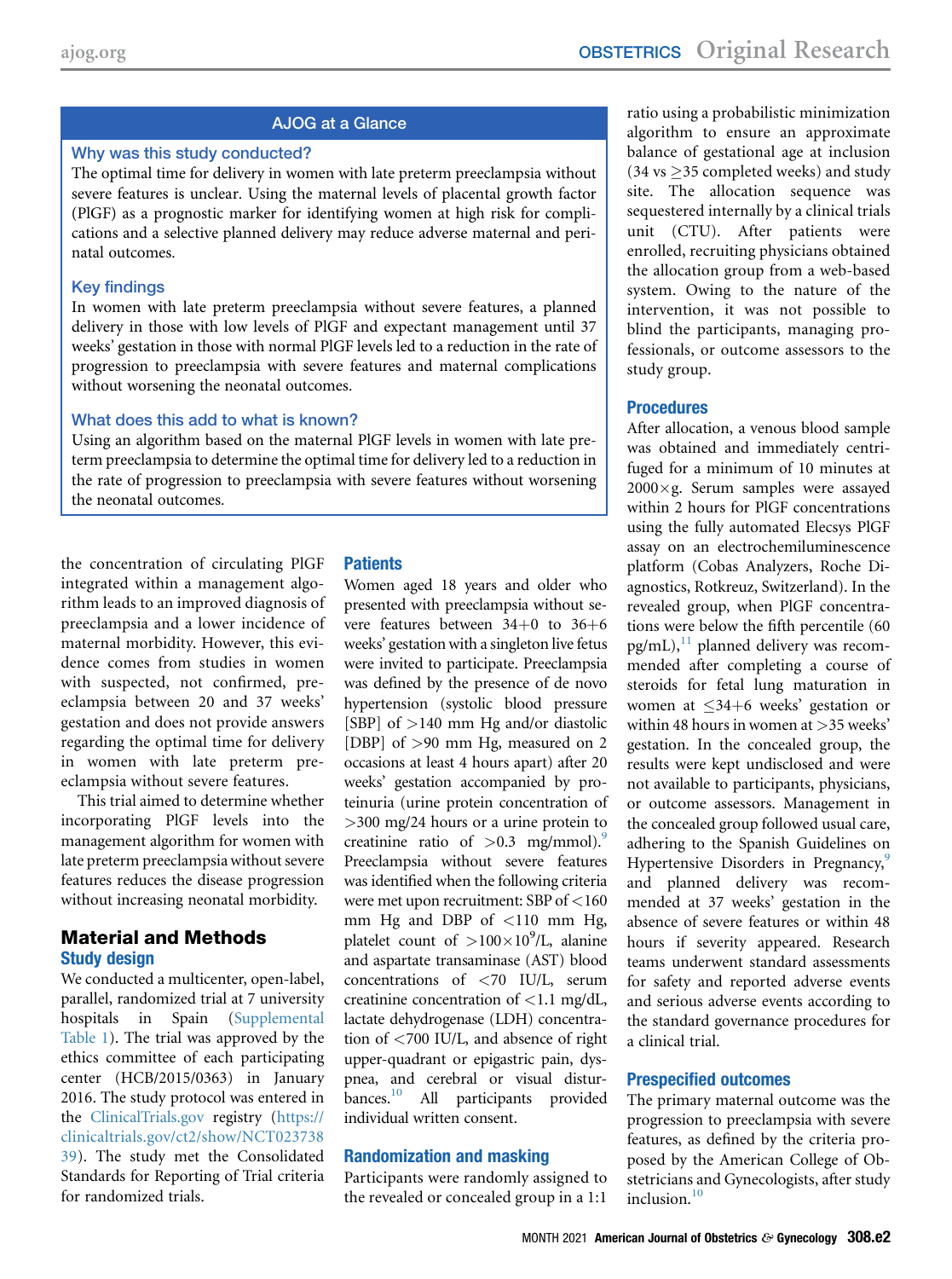The primary neonatal outcome was neonatal morbidity, as determined by the morbidity assessment index for newborns (MAIN) score.<sup>[12](#page-8-5)</sup> This score was designed to provide a numeric index of early neonatal outcomes reflecting prenatal care and adverse prenatal exposures in babies delivered after 28 weeks. The MAIN score comprises 47 binary items that describe 24 attributes of early neonatal morbidity. According to normative ranges, the score cutoff for neonatal morbidity is  $>150$  (mild to severe morbidity). The template for the MAIN score is shown in [Supplemental](#page-11-1) [Table 2](#page-11-1).

The prespecified secondary maternal outcomes were a composite of maternal complications including any of the following: (1) hemolysis, elevated liver enzymes, and low platelet count (HELLP) syndrome (LDH >700 IU/L, AST concentration at twice the normal value, and platelet count  $\langle 100 \times 10^9/\text{L} \rangle$ ; (2) central nervous system dysfunction (eclampsia, Glasgow Coma Score of  $\langle 13, 13 \rangle$  $\langle 13, 13 \rangle$  $\langle 13, 13 \rangle$  stroke, reversible ischemic neurologic deficit, or cortical blindness); (3) hepatic dysfunction (internal normalized ratio of  $>1.2$  in the absence of disseminated intravascular coagulation, a Model for End-stage Liver Disease score of  $>10$ ,  $\frac{14,15}{14}$  $\frac{14,15}{14}$  $\frac{14,15}{14}$  $\frac{14,15}{14}$  $\frac{14,15}{14}$  or hepatic hematoma or rupture); (4) renal dysfunction (dialysis, serum creatinine concentration of  $>$ 150  $\mu$ mol/L, urine output of <0.5 mL/ kg/h during 12 hours according to the RIFLE criteria for renal insufficiency,  $16$ or need for treatment with furosemide to maintain urine output at  $> 0.5$  mL/kg/ h for 3 hours); (5) respiratory dysfunction (pulmonary edema, requirement for invasive or noninvasive mechanical ventilation, oxygen requirement of >50% concentration for longer than 1 hour, or severe breathing difficulty [no criteria for pulmonary edema but presence of dyspnea, crackles in pulmonary auscultation, and  $O<sub>2</sub>$  saturation of <90%]); (6) cardiovascular dysfunction (need for inotropic support, left ventricle failure, or myocardial infarction); (7) placental abruption; or (8) requirement for blood transfusion.

The prespecified neonatal secondary outcomes included birthweight and birthweight percentile, Apgar score at 5 minutes after birth, neonatal acidosis (umbilical artery pH of <7.10 and base excess of  $>-12$  mmol/L<sup>[17](#page-8-10)</sup>), admission to a neonatal unit, and perinatal death (by 28 days after birth).

#### Post hoc changes from initial study protocol

Before the beginning of the study, the intended provider of the PlGF analytical platform (Alere Triage assay) ceased the marketing of the product (Triage PlGF Test [Alere, San Diego, CA]) and could not warrant its supply for the duration of the study. The clinically validated fifth percentile threshold level of PlGF recommended by the manufacturer of the Triage platform  $(Alere)^5$  $(Alere)^5$  was converted into an Elecsys platform (Roche Diagnostics) threshold value of 60 pg/mL according to published coefficients.<sup>1</sup>

The trial was stopped before the completion of the required sample size.

#### Post hoc analyses

In addition to the prespecified outcomes, we subsequently analyzed the time interval between randomization and diagnosis of preeclampsia with severe features.

#### Statistical analysis

The baseline risk for progression to preeclampsia with severe features was estimated to be  $25\%$ .<sup>[18](#page-8-11)</sup> Aiming for an alpha risk of 5% and power of 80% and assuming a reduction of this risk to 12.5% (relative risk [RR], 0.5) as clinically relevant in the intervention group, an estimated total of 152 women per arm was required to fulfil these criteria (Pearson chi-square test). With this sample size and assuming a 25% incidence of neonatal morbidity, $580\%$  $580\%$  power could be achieved to detect a noninferiority margin of no less than 10% (judged as clinically relevant).

During the study, all the participating centers were subjected to auditing by external personnel from the CTU to ensure integrity and protocol adherence.

The analysis was based on the original assigned groups (intention-to-treat). Student's t tests (or nonparametric Mann-Whitney U tests) and Pearson chi-square tests (or Fisher exact tests) were performed for univariate betweengroup comparisons of the quantitative and qualitative variables, respectively. Primary outcomes were analyzed using logistic regressions with a robust variance estimator and were presented as the adjusted RR or risk difference (RD) with the associated 95% confidence interval (CI). Gestational age at inclusion (34 vs 35 weeks) was treated as a fixed effect, and the site was treated as a random effect. Effect estimates were adjusted for the minimization factors by logistic regressions (expressed as adjusted RR or adjusted RD) or quantile regressions (expressed as the adjusted difference of medians). Adjusted RRs and RDs were computed by the margins-based, postestimation procedure described by Norton et al. $^1$ 

The interval from randomization to the diagnosis of preeclampsia with severe features was graphed using the Kaplan-Meier method and was evaluated for differences in survival time by study group using the log-rank (Mantel-Cox) test and by calculating the hazard ratio. Statistical analyses were conducted using STATA software for Mac version 15 (Stata Corp, College Station, TX). A P value of <.05 was considered statistically significant.

#### Results

Between January 1, 2016, and December 31, 2019, 201 women were eligible and 178 (88.6%) were recruited across the 7 maternity units [\(Supplemental Table 1\)](#page-11-0). A total of 88 women were assigned to the revealed group and 90 were assigned to the concealed group. For 2 women in the concealed group and 1 in the revealed group, the PlGF concentrations were not available because of technical problems with the analyzer. One of these women in the revealed group did not consent to further PlGF testing and asked for a planned delivery. In the remaining cases, the management corresponded with the allocated group. The [Figure](#page-3-0) shows the flow of cases. Baseline characteristics were similar between the 2 groups, indicating well-balanced groups [\(Table 1](#page-4-0)). Of note, the mean gestational age at enrolment was 3 days later in the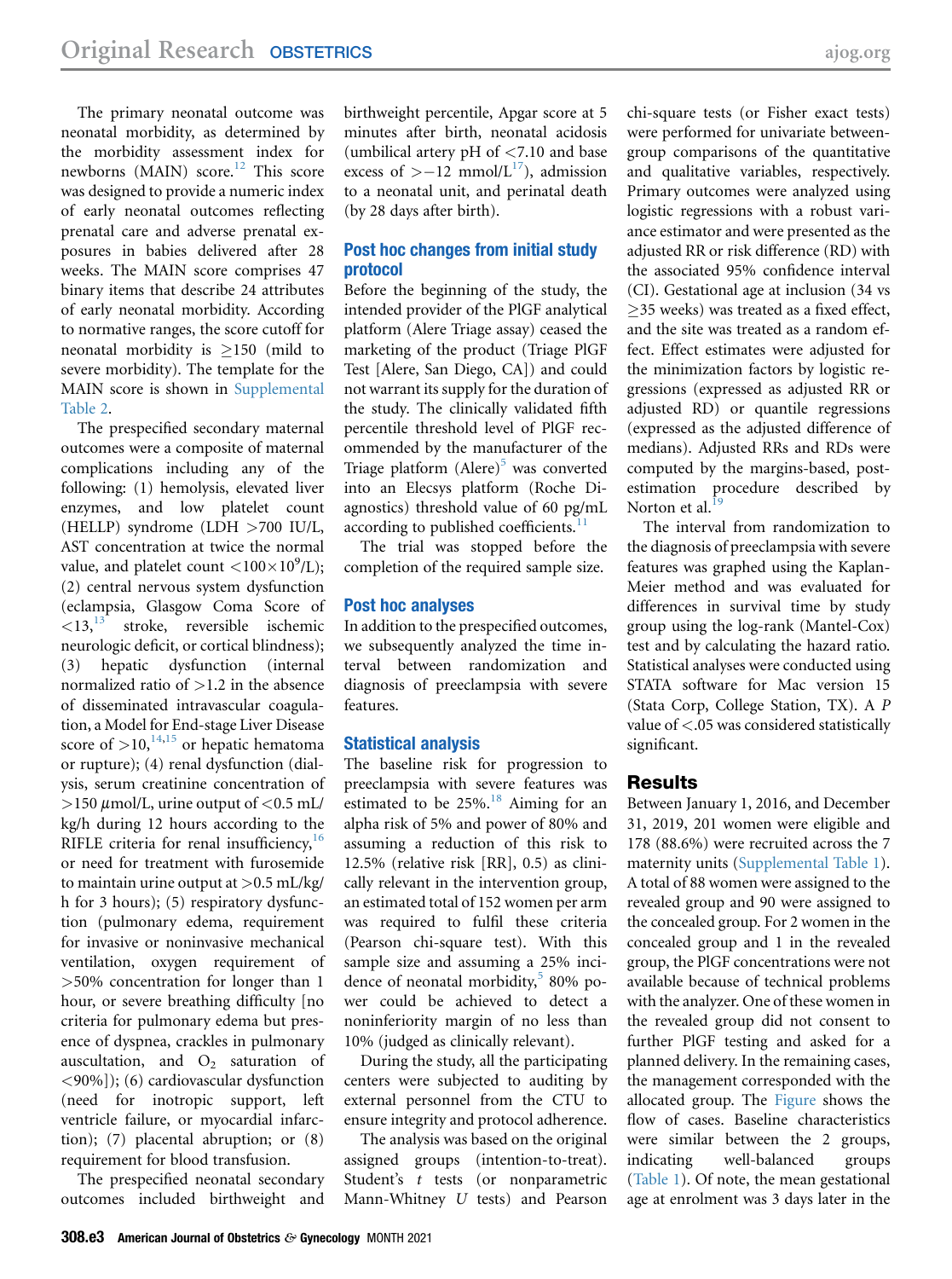<span id="page-3-0"></span>

Peguero et al. Placental growth factor testing in nonsevere late preterm preeclampsia. Am J Obstet Gynecol 2021.

concealed group than in the revealed group  $(35.4 \text{ vs } 35.1; P=01).$ 

#### Progression to severe preeclampsia

The number of women who progressed to preeclampsia with severe features was significantly lower in the revealed group (21.6%) than in the concealed group (42.2%) (adjusted RR, 0.5; 95% CI,  $0.33-0.76;$   $P=001$  ([Table 2,](#page-5-0) [Supplemental Figure 1\)](#page-9-0). [Table 3](#page-5-1) shows the risk for progression to preeclampsia with severe features according to the study group and PlGF levels at recruitment. In the concealed group, 56.4% of women with abnormal PlGF levels progressed to severe disease, whereas 32.7% of those with normal values progressed to severe disease presentation. One instance of progression to preeclampsia with severe features was averted for each of 4.8 women who delivered because of abnormal PlGF values (number needed to treat, 4.8; 95% CI,  $3-11.9$ ). The mean elapsed time from inclusion to the

diagnosis of preeclampsia with severe features was significantly lower in the concealed group than in the revealed group (13 days;  $95\%$  CI,  $7.2-18.8$  vs 18.2 days; 95% CI, 16.1-20.4; log-rank, P=.0082; hazard ratio, 0.49; 95% CI,  $0.29-0.82$ ) [\(Supplemental Figure 2\)](#page-9-1).

#### Maternal complications

A total of 13 (7.3%) women had a complication, which included 4 cases of placental abruption, 2 cases of renal dysfunction, 2 cases of pulmonary edema, 3 cases of HELLP syndrome, and 3 cases requiring blood transfusions. The number of maternal complications was higher in the concealed group than in the revealed group  $(12.2\% \text{ vs } 2.3\%; P=01).$ Other maternal and neonatal outcomes are depicted in [Table 4.](#page-6-0)

There were 6 serious adverse events, which consisted of 2 in the planned delivery group and 4 in the expectant management group [\(Supplemental](#page-13-0) [Table 3](#page-13-0)). One serious adverse event in

the concealed group was possibly related to the management protocol. All other serious adverse events were deemed unrelated to the intervention.

#### Neonatal outcomes

The mean MAIN score was not significantly different between the revealed and concealed groups (68.6; standard deviations [SD], 158.5 vs 76.8; SD, 164.8;  $P = 74$ ) and neither was the proportion of infants with neonatal morbidity  $(13.6\% \text{ vs } 17.8\%; P = 45; \text{ adjusted RR},$ 0.77; 95% CI, 0.39-1.53;  $P = 45$ ) [\(Table 2](#page-5-0)). [Supplemental Figure 3](#page-10-0) shows the individual scores for neonatal morbidity according to the study group.

The 95% CIs for the RDs in neonatal morbidity  $(-14.7\%$  to 6.5%) excluded zero and did not contain the noninferiority margin of 10%. Therefore, we can conclude that a revealed strategy is not inferior to a concealed strategy (expectant management) in determining the neonatal outcomes [\(Supplemental](#page-10-1) [Figure 4](#page-10-1)).

#### **Discussion** Main findings

This randomized controlled trial compared selective planned delivery based on maternal angiogenic factors with expectant management until 37 weeks' gestation in women with an established diagnosis of late preterm (>34 weeks' gestation) preeclampsia without severe features. We found that this strategy led to a reduction in the incidence of progression to preeclampsia with severe features and maternal complications without an increase in the rates of prematurity or neonatal morbidity.

#### Results in the context of what is known

On reviewing the literature, we found that a meta-analysis of individual patient  $data<sup>2</sup>$  $data<sup>2</sup>$  $data<sup>2</sup>$  that included 870 women presenting with late preterm preeclampsia without severe features reported that planned delivery at the diagnosis of preeclampsia reduced the progression to HELLP syndrome or eclampsia (RR, 0.39; 95% CI, 0.15-0.98) when compared with expectant management.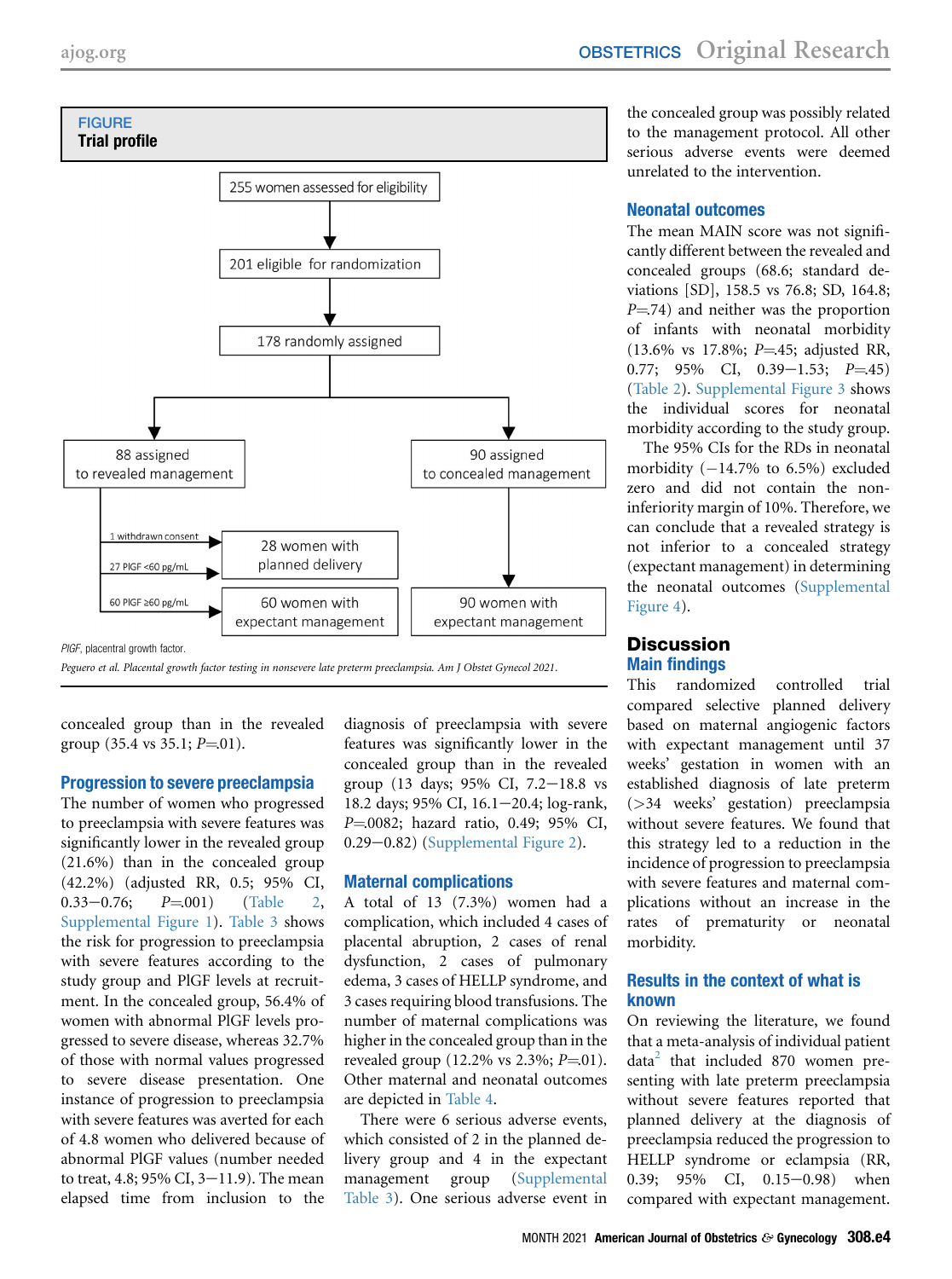#### <span id="page-4-0"></span>TABLE 1

#### Maternal demographic and pregnancy characteristics at baseline and randomization

| <b>Baseline characteristics</b>                                           | Revealed $(n=88)$    | Concealed $(n=90)$   | P value <sup>a</sup> |
|---------------------------------------------------------------------------|----------------------|----------------------|----------------------|
| Maternal age (y), mean (SD)                                               | 33(6.4)              | 33(6.6)              | .999                 |
| Body mass index (kg/m <sup>2</sup> ), mean (SD) [rank]                    | 28 (6.2) [17.4-47.8] | 27 (5.1) [15.4-39.2] | .241                 |
| Low educational level, $^b$ n (%)                                         | 21 (23.9)            | 17 (18.9)            | .417                 |
| White-European ethnicity, n (%)                                           | 45 (51.1)            | 51 (56.7)            | .455                 |
| Smoking, n (%)                                                            | 4(4.5)               | 8(8.9)               | .243                 |
| Chronic hypertension, n (%)                                               | 9(10.2)              | 9(10)                | .965                 |
| Renal disease, n (%)                                                      | 2(2.3)               | 1(1.1)               | .619 <sup>c</sup>    |
| Pregestational diabetes, n (%)                                            | 5(5.7)               | 5(5.6)               | .999 <sup>c</sup>    |
| Autoimmune disease, n (%)                                                 | 0                    | 1(1.1)               | .999 <sup>c</sup>    |
| Nulliparity, n (%)                                                        | 47 (53.4)            | 46 (51.1)            | .759                 |
| Previous preeclampsia, n (%)                                              | 10 (11.4)            | 17 (18.9)            | .165                 |
| Previous intrauterine growth restriction, n (%)                           | 4(4.5)               | 8(8.9)               | .243                 |
| Previous stillbirth, n (%)                                                | 4(4.5)               | 1(1.1)               | .169                 |
| Low-dose aspirin prophylaxis, n (%)                                       | 18 (20.5)            | 19 (21.1)            | .923                 |
| Perinatal characteristics at randomization                                |                      |                      |                      |
| GA at diagnosis of preeclampsia (wk), mean (SD)                           | 34.4 (1.5)           | 34.7(1.1)            | .129                 |
| GA at enrolment (wk), mean (SD)                                           | 35.1(0.8)            | 35.4(0.8)            | .01                  |
| GA at enrolment (completed wk), n (%)                                     |                      |                      |                      |
| 34 wk                                                                     | 35 (39.8)            | 33 (36.7)            | .671                 |
| $>35$ wk                                                                  | 53 (60.2)            | 57 (63.3)            |                      |
| Systolic blood pressure (mm Hg), mean (SD)                                | 145.3 (10.8)         | 143.4 (9.8)          | .221                 |
| Diastolic blood pressure (mm Hq), mean (SD)                               | 92.2(5.5)            | 91.9(8.8)            | .786                 |
| Urinary protein-creatinine ratio recorded, n (%)                          | 56 (63.6)            | 62 (68.9)            | .456                 |
| Urinary protein-creatinine ratio (mg/mg), median (IQR)                    | $0.51(0.33 - 1.04)$  | $0.68(0.38 - 2.97)$  | .368 <sup>d</sup>    |
| 24-h urinary protein excretion recorded, n (%)                            | 66 (75)              | 71 (78.9)            | .538                 |
| 24-h urinary protein excretion (mg/24 h), median (IQR)                    | 491 (368-1010)       | 520 (389-1370)       | .451 <sup>d</sup>    |
| PIGF (pg/mL), median (IQR) $^e$                                           | 90.6 (101)           | 78.2 (92)            | .155 <sup>d</sup>    |
| PIGF $<$ 60 pg/mL, n (%)                                                  | 18 (20.5)            | 19(21.1)             | .923                 |
| Estimated fetal weight <sup>f</sup> (g), mean (SD)                        | 2421 (491)           | 2345 (504)           | .285                 |
| Estimated fetal weight percentile, mean (SD)                              | 41 (33.6)            | 45.3 (34.1)          | .398                 |
| Estimated fetal weight percentile < tenth percentile, $\frac{9}{9}$ n (%) | 24 (27.3)            | 19 (21)              | .327                 |
| Abnormal uterine artery Doppler, <sup>h</sup> n (%)                       | 41 (46.6)            | 41 (45.6)            | .894                 |
| Abnormal umbilical artery Doppler, n (%)                                  | 32 (36.4)            | 29 (32.2)            | .556                 |

Data are presented as n (%), mean (standard deviation [SD]), or median (interquartile range [IQR]).

GA, gestational age; PIGF, placental growth factor.

<span id="page-4-3"></span><span id="page-4-2"></span><span id="page-4-1"></span>a Stu[d](#page-4-1)ent's *t* tests (or Mann-Whitney *U* tests<sup>4</sup>) or Pearson chi-square tests were used to determine significance; <sup>b</sup> Less than secondary school; <sup>c</sup> Fisher exact test; <sup>d</sup> Mann-Whitney *U* test was used to the student percentile<sup>[22](#page-8-15)</sup>; <sup>i</sup> Pulsatile index >95th percentile.<sup>[23](#page-8-16)</sup>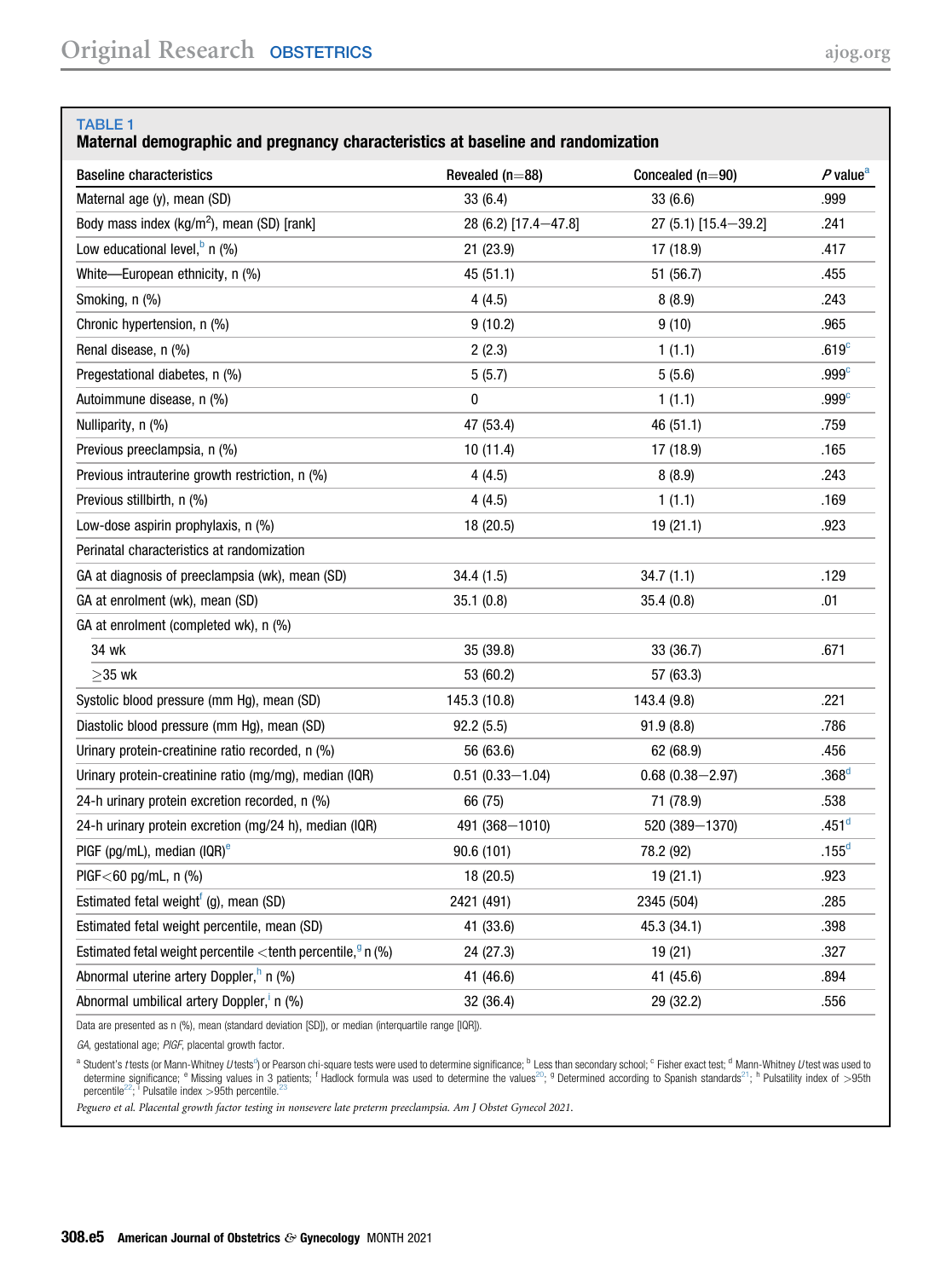<span id="page-5-0"></span>

| <b>TABLE 2</b><br><b>Primary maternal and neonatal outcomes</b>                                                                                                                                                                                                         |                |                 |                              |                                      |  |
|-------------------------------------------------------------------------------------------------------------------------------------------------------------------------------------------------------------------------------------------------------------------------|----------------|-----------------|------------------------------|--------------------------------------|--|
| <b>Outcomes</b>                                                                                                                                                                                                                                                         | Revealed group | Concealed group | <b>Effect measure</b>        | Adjusted effect measure <sup>a</sup> |  |
| Progression to preeclampsia<br>with severe features                                                                                                                                                                                                                     | 19/88 (21.6%)  | 38/90 (42.2%)   | RR, $0.51(0.33 - 0.8)$       | RR, $0.5(0.33 - 0.76)$               |  |
| <b>RD</b>                                                                                                                                                                                                                                                               |                |                 | $0.21(0.07 - 0.33)$          | $0.22(0.09 - 0.34)$                  |  |
| Neonatal morbidity <sup>b</sup>                                                                                                                                                                                                                                         | 12/88 (13.6%)  | 16/90 (17.8%)   | RR, 0.77 (0.39-1.53)         | $0.77(0.39 - 1.53)$                  |  |
| <b>RD</b>                                                                                                                                                                                                                                                               |                |                 | $-0.041$ ( $-0.15$ to 0.066) | $-0.041$ ( $-0.15$ to 0.07)          |  |
| MAIN, morbidity assessment index for newborns; RD, relative difference; RR, relative risk.                                                                                                                                                                              |                |                 |                              |                                      |  |
| <sup>a</sup> Adjusted by minimization factors (gestational age at inclusion [34 vs > 35 completed weeks] and site); <sup>b</sup> MAIN score of >150.<br>المتمارين والمتحاول والمستحير والمتحاول والمتحاول والمتحاول والمتحاول والمستحير والمتحاول والمتحاول والمتحاولات |                |                 |                              |                                      |  |

<span id="page-5-2"></span>Peguero et al. Placental growth factor testing in nonsevere late preterm preeclampsia. Am J Obstet Gynecol 2021.

However, the disadvantage was a 2-fold increase in the risk for neonatal respiratory distress syndrome (RR, 1.9; 95% CI,  $1.1-3.6$ ). Similarly, in the planned early delivery or expectant management for late preterm pre-eclampsia (PHOENIX) trial, $3$  901 women with preeclampsia without severe features between 34 and 37 weeks' gestation were randomized to either planned delivery or expectant management and in this trial, there was also a significant reduction in maternal complications with planned delivery (RR, 0.86; 95% CI,  $0.79 - 0.94$ ) at the cost of a 25% increase in the number of infants requiring admission to the NICU (RR, 1.26; 95% CI,  $1.08 - 1.47$ ). In summary, the available evidence shows improved

maternal outcomes with a planned delivery but a higher risk for secondary neonatal outcomes owing to prematurity when performed unselectively. Our study reinforces the findings of these previous reports regarding the improved maternal outcomes with a planned delivery, but also considers the increased risk for adverse neonatal outcomes by using maternal PlGF levels to determine the appropriate delivery time.

It is also worth noting that when compared with the PHOENIX study, the maternal risks were lower in our study (32% vs 69% developed severe hypertension and 7.3% vs 18.2% had a complication). In line with the milder risks found in our study, 2 additional

trials compared planned delivery with expectant management in women with preeclampsia without severe features between 34 and 37 weeks' gestation. In the immediate delivery vs expectant monitoring for hypertensive disorders of pregnancy between 34 and 37 weeks of gestation (HYPITAT-II) study,  $18$ among 897 women with nonsevere hypertensive disorders (46% of them with preeclampsia), only 1.5% developed HELLP syndrome and 0.7% had other maternal complications. Similarly, in a smaller series of 169 women with nonsevere preeclampsia, Owens et  $al^{25}$  $al^{25}$  $al^{25}$ found that 19.5% developed severe preeclampsia, 11.7% developed severe hypertension, and 0.6% HELLP syndrome.

#### <span id="page-5-1"></span>TABLE 3

Primary maternal outcome by study group and placental growth factor levels at recruitment

| Group     | <b>Outcome</b>                                         |     | $PIGF < 60$ pg/mL | $PIGF > 60$ pg/mL | $P$ value <sup>a</sup> |
|-----------|--------------------------------------------------------|-----|-------------------|-------------------|------------------------|
| Revealed  | Progression to preeclampsia with severe features<br>No |     | 19 (70.4)         | 49 (81.7)         | .186                   |
|           |                                                        | Yes | 8(29.6)           | 11(18.3)          |                        |
|           | Total                                                  |     | 27                | 60                |                        |
| Concealed | Progression to preeclampsia with severe features       | No  | 17 (43.6)         | 33(67.3)          | .032                   |
|           |                                                        | Yes | 22(56.4)          | 16 (32.7)         |                        |
|           | Total                                                  |     | 39                | 49                |                        |
| Overall   | Progression to preeclampsia with severe features       | No  | 36 (54.5)         | 82 (75.2)         | .004                   |
|           |                                                        | Yes | 30(45.5)          | 27(24.8)          |                        |
|           | Total                                                  |     | 66                | 109               |                        |

Data are expressed as number (percentage) unless indicated otherwise. As per the protocol, the analysis was conducted on 175 women with placental growth factor levels measured at admission. PIGF, placental growth factor.

<span id="page-5-3"></span>a Pearson chi-square was used to determine significance.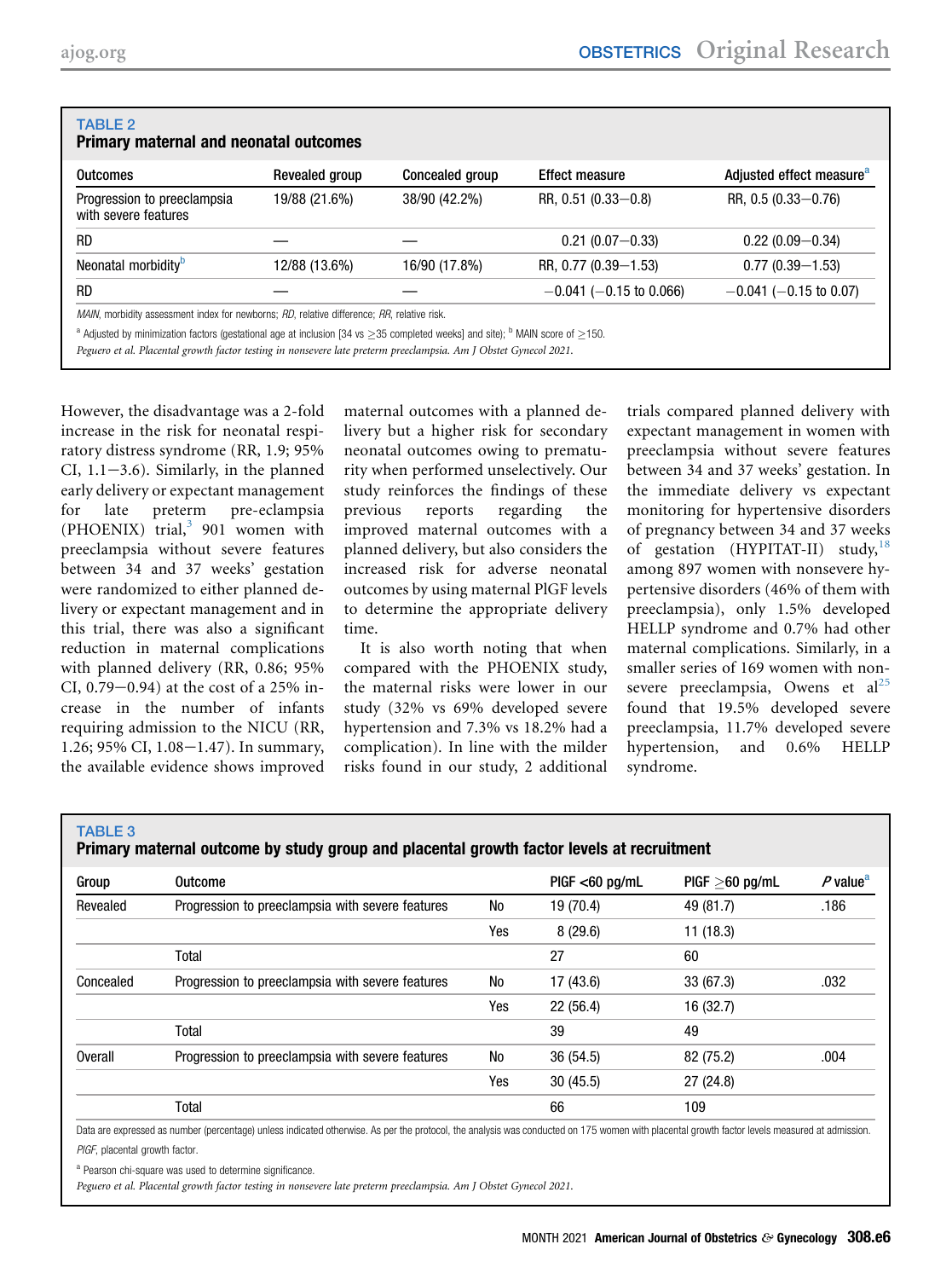#### <span id="page-6-0"></span>TABLE 4

#### Secondary maternal and neonatal outcomes

| <b>Outcomes</b>                                      | Revealed (n=88) | Concealed (n=90) | Adjusted effect<br>measure <sup>a</sup> (95% CI) |
|------------------------------------------------------|-----------------|------------------|--------------------------------------------------|
| Maternal complication (nonexclusive), n (%)          | 2(2.3)          | 11(12.2)         | $0.19(0.05 - 0.74)$                              |
| Placental abruption, n                               | 1               | 3                |                                                  |
| Renal dysfunction, n                                 | 1               | 1                |                                                  |
| Pulmonary edema, n                                   | 0               | $\overline{c}$   |                                                  |
| HELLP syndrome, n                                    | 0               | 3                |                                                  |
| Need for transfusion of blood products, n            | 0               | 3                |                                                  |
| Median days of maternal admission                    | 5               | 5                | $0$ (-1.1 to 1.1)                                |
| Admission to high-dependency unit, n (%)             | 24 (27.3)       | 29 (32.2)        | $0.85(0.54 - 1.33)$                              |
| Severe hypertension, n (%)                           | 11 (12.5)       | 15 (16.7)        | $0.75(0.36 - 1.54)$                              |
| Need for magnesium sulfate, n (%)                    | 18 (20.5)       | 26 (28.9)        | $0.71(0.42 - 1.2)$                               |
| Spontaneous delivery, n (%)                          | $\mathbf 0$     | $\mathbf 0$      |                                                  |
| Cesarean delivery, n (%)                             | 47 (53.4)       | 47 (52.2)        | $1.02(0.77 - 1.35)$                              |
| Cesarean delivery for fetal distress, n (%)          | 10(11.4)        | 9(10)            | $1.14(0.48 - 2.7)$                               |
| Median gestational age at delivery (d)               | 259             | 259              | $0 (-3 to 3)$                                    |
| Median birthweight (g)                               | 2540            | 2550             | $-10$ ( $-244$ to 225)                           |
| Median birthweight percentile                        | 18              | 19               | $1 (-19 to 22)$                                  |
| Birthweight less than tenth percentile, n (%)        | 33 (37.5)       | 33 (36.7)        | $1.02(0.7-1.5)$                                  |
| Birthweight less than third percentile, n (%)        | 22 (25)         | 24 (26.7)        | $0.94(0.57 - 1.54)$                              |
| Placental maternal hypoperfusion, <sup>b</sup> n (%) | 37 (60.7)       | 41 (71.9)        | $0.84(0.65 - 1.09)$                              |
| Placental fetal hypoperfusion, <sup>b</sup> n (%)    | 14 (23)         | 7(12.3)          | $2.26(1.01 - 5.1)$                               |
| Admission to neonatal unit, n (%)                    | 10 (11.4)       | 16 (17.8)        | $0.64(0.31 - 1.33)$                              |
| Prematurity, n (%)                                   | 41 (46.6)       | 41 (45.6)        | $1.02(0.74 - 1.4)$                               |
| Maternal corticosteroids                             | 24 (27.3)       | 22 (24.4)        | $1.13(0.69 - 1.84)$                              |
| Neonatal respiratory complication, n (%)             | 7(7.9)          | 6(6.7)           | $1.19(0.4 - 3.4)$                                |
| Transient tachypnea, n                               | 5               | 6                |                                                  |
| Respiratory distress syndrome, n                     | $\overline{2}$  | 0                |                                                  |
| Median stay in the neonatal unit (d)                 | $\overline{7}$  | 5                | $2(-4 to 10)$                                    |
| 5-min Apgar score of <7, n (%)                       | 5(5.7)          | 7(7.8)           | $0.73(0.24 - 2.21)$                              |
| Median umbilical artery pH <sup>c</sup>              | 7.25            | 7.23             | $0.02$ (-0.01 to 0.04)                           |
| Metabolic acidosis, $c$ n $(\%)$                     | $5(6.8)^b$      | 7 $(9.2)^c$      | $0.73(0.24 - 2.2)$                               |
| Perinatal deaths                                     | 0               | 0                |                                                  |
|                                                      |                 |                  |                                                  |

<span id="page-6-2"></span><span id="page-6-1"></span>a Adjusted by minimization factors (gestational age at inclusion [34 vs ≥35 completed weeks] and site); <sup>b</sup> Available for 61 and 57 pregnancies, respectively. Placental lesions were classified as arising from the placental vascular maternal side or fetal side according to Redline's classification<sup>[24](#page-8-18)</sup>; <sup>c</sup> Available for 74 and 76 infants, respectively.

Peguero et al. Placental growth factor testing in nonsevere late preterm preeclampsia. Am J Obstet Gynecol 2021.

#### Clinical implications

It remains challenging to define prognostic markers to identify women with late preterm preeclampsia who are at the highest risk for developing severe features while considering the trade-off between the maternal benefits and neonatal harms of a planned delivery. Our findings suggest that selective planned deliveries in women with disturbed angiogenic profiles reduced preeclampsia progression with severe features without affecting neonatal morbidity and without a net reduction

in the gestational age at delivery. Determining why the planned delivery strategy did not lead to earlier gestational ages at delivery would be interesting. A plausible reason could be that the overall median gestational age at delivery was 259 days in the revealed group, but that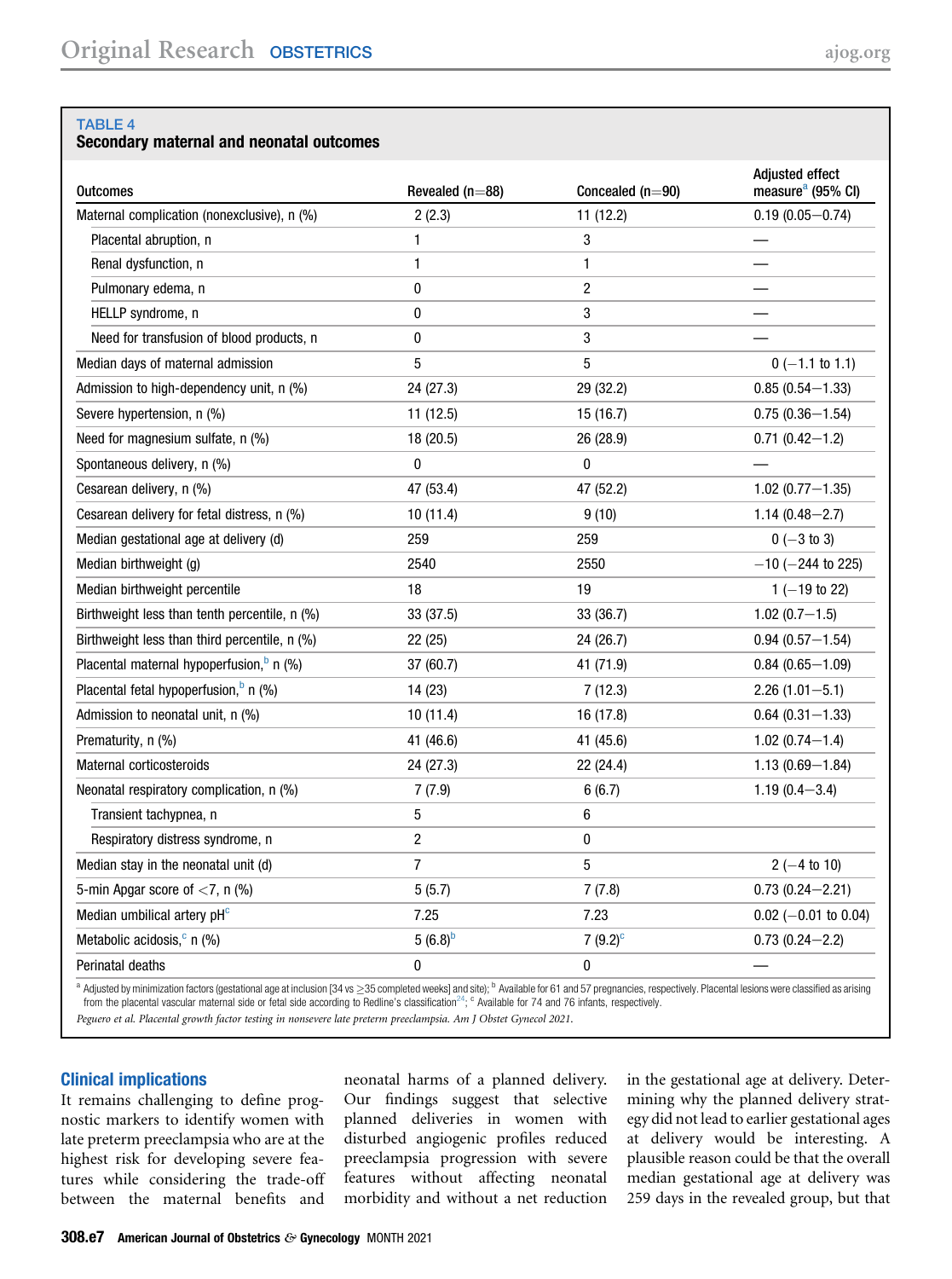the median gestational age at delivery was 10 days earlier in the 20% of women with PlGF levels of <60 pg/mL and was 2 days later in the remaining 80% of women with normal PlGF values, thus resulting in no net effect of planned delivery based on PlGF values on the gestational age. This suggests that planned delivery based on PlGF levels prevents the progression to preeclampsia with severe features in women with low PlGF values and allows safe expectant management for those with normal values. Although our study was not primarily intended to demonstrate the effect of planned delivery on maternal complications secondary to preeclampsia, we also found that a reduction in the most conservative limit of the CI was 26%.

In our study, maternal corticosteroids were administrated to all women with an indication for delivery before 35 weeks' gestation (26% of the total). In the PHOENIX study, the proportion of women that were given corticosteroids was even higher (60%), which probably reflected their national guidelines recommending maternal corticosteroids for planned preterm births until  $35+6$ weeks gestation. This could explain the lack of difference in neonatal morbidity between planned deliveries and expectant management observed in both studies and this should be considered before translating these findings to other settings.

#### Research implications

A larger trial with a sample size powered to detect differences in severe maternal outcomes, such as maternal mortality or permanent morbidity, would further support our findings. Including centers from middle- or low-income countries, in which late preterm preeclampsia is a larger contributor to stillbirths and other adverse perinatal and neonatal out $comes<sub>1</sub><sup>26</sup>$  may improve our study's external validity.

#### Strengths and limitations

We acknowledge some limitations of our study. First, we could not complete the intended sample size. Some participating centers had concerns about the equipoise between planned delivery and expectant management after the publication of the results of the PHOENIX study, and the compliance with the nonmaleficence principle of expectant management in the concealed group was questioned. As a result, the consortium decided to finish the study before completion. Nonetheless, our study is still powered to detect differences in the rate of progression to preeclampsia with severe features (the primary maternal outcome) and maternal complications. Although we aimed to capture the overall neonatal morbidity by using a standardized score, we acknowledge that the sample size of the study renders it underpowered to evaluate the effect of the intervention on individual components of this morbidity. Second, the intended PlGF analyzer (Alere PlGF Triage) had to be replaced because it was discontinued, and we had to transform the intended PlGF fifth percentile cutoff to its equivalent value in the Roche Elecsys platform according to the published transforming coefficients. This resulted in a cutoff of 60 pg/mL, which differed from the validated cutoff of 38 for the sFlt-1 to PlGF ratio.<sup>[4](#page-7-3)</sup> However, this cutoff was derived from women with suspected preeclampsia between 24 and 37 weeks' gestation and not in women with an already established diagnosis of preeclampsia presenting after 34 weeks. We chose not to modify our protocol by incorporating the sFlt-1 concentration or the sFlt-1 to PlGF ratio in the management, which was also provided by the Roche Elecsys system. Third, we acknowledge that progression to preeclampsia with severe features is an indirect health outcome and that the occurrence of maternal complications may represent a better outcome.

The randomized design made the study robust against selection bias. However, detection bias was still possible because masking participating clinicians and women was unfeasible. Every primary maternal outcome was double checked by the principal investigator at each site and the coprimary neonatal outcome was independently recorded by the attending neonatologists. Performance bias was unlikely because the

management of women in the concealed group and those in the revealed group with normal PlGF values adhered to the standard-of-care recommendations. We could not completely exclude the possibility that women in the expectant management group more closely selfmonitored their blood pressure, making the detection of severe hypertension more likely. However, in addition to this outcome, maternal complications were increased in this group, which reinforces the existence of a worse preeclampsia course.

#### **Conclusions**

Our trial demonstrates that a strategy of selective planned delivery based on maternal PlGF levels at admission reduces progression to severe maternal complications in women presenting with preeclampsia without severe features after 34 weeks' gestation without markedly increasing the neonatal morbidity.

#### Acknowledgments

We would like to thank all the participating hospitals and their staff for their contribution to this trial, particularly the nurses and midwives, the participants who agreed to take part in the study, and the data safety monitoring committee.

#### <span id="page-7-0"></span>References

<span id="page-7-1"></span>1. Duley L. The global impact of pre-eclampsia and eclampsia. Semin Perinatol 2009;33:130–7. 2. [Bernardes TP, Zwertbroek EF,](http://refhub.elsevier.com/S0002-9378(21)00224-6/sref2) [Broekhuijsen K, et al. Delivery or expectant](http://refhub.elsevier.com/S0002-9378(21)00224-6/sref2) [management for prevention of adverse maternal](http://refhub.elsevier.com/S0002-9378(21)00224-6/sref2) [and neonatal outcomes in hypertensive disor](http://refhub.elsevier.com/S0002-9378(21)00224-6/sref2)[ders of pregnancy: an individual participant data](http://refhub.elsevier.com/S0002-9378(21)00224-6/sref2) [meta-analysis. Ultrasound Obstet Gynecol](http://refhub.elsevier.com/S0002-9378(21)00224-6/sref2) [2019;53:443](http://refhub.elsevier.com/S0002-9378(21)00224-6/sref2)–53.

<span id="page-7-2"></span>3. [Chappell LC, Brocklehurst P, Green ME, et al.](http://refhub.elsevier.com/S0002-9378(21)00224-6/sref3) [Planned early delivery or expectant manage](http://refhub.elsevier.com/S0002-9378(21)00224-6/sref3)[ment for late preterm pre-eclampsia \(Phoenix\): a](http://refhub.elsevier.com/S0002-9378(21)00224-6/sref3) [randomised controlled trial. Lancet 2019;394:](http://refhub.elsevier.com/S0002-9378(21)00224-6/sref3) [1181](http://refhub.elsevier.com/S0002-9378(21)00224-6/sref3)–90.

<span id="page-7-4"></span><span id="page-7-3"></span>4. [Zeisler H, Llurba E, Chantraine F, et al. Pre](http://refhub.elsevier.com/S0002-9378(21)00224-6/sref4)[dictive value of the sFlt-1:PlGF ratio in women](http://refhub.elsevier.com/S0002-9378(21)00224-6/sref4) [with suspected preeclampsia. N Engl J Med](http://refhub.elsevier.com/S0002-9378(21)00224-6/sref4) [2016;374:13](http://refhub.elsevier.com/S0002-9378(21)00224-6/sref4)–22.

5. [Chappell LC, Duckworth S, Seed PT, et al.](http://refhub.elsevier.com/S0002-9378(21)00224-6/sref5) [Diagnostic accuracy of placental growth factor in](http://refhub.elsevier.com/S0002-9378(21)00224-6/sref5) [women with suspected preeclampsia: a pro](http://refhub.elsevier.com/S0002-9378(21)00224-6/sref5)[spective multicenter study. Circulation](http://refhub.elsevier.com/S0002-9378(21)00224-6/sref5) [2013;128:2121](http://refhub.elsevier.com/S0002-9378(21)00224-6/sref5)–31.

<span id="page-7-5"></span>6. [Karumanchi SA. Angiogenic factors in pre](http://refhub.elsevier.com/S0002-9378(21)00224-6/sref6)[eclampsia: from diagnosis to therapy. Hyper](http://refhub.elsevier.com/S0002-9378(21)00224-6/sref6)[tension 2016;67:1072](http://refhub.elsevier.com/S0002-9378(21)00224-6/sref6)–9.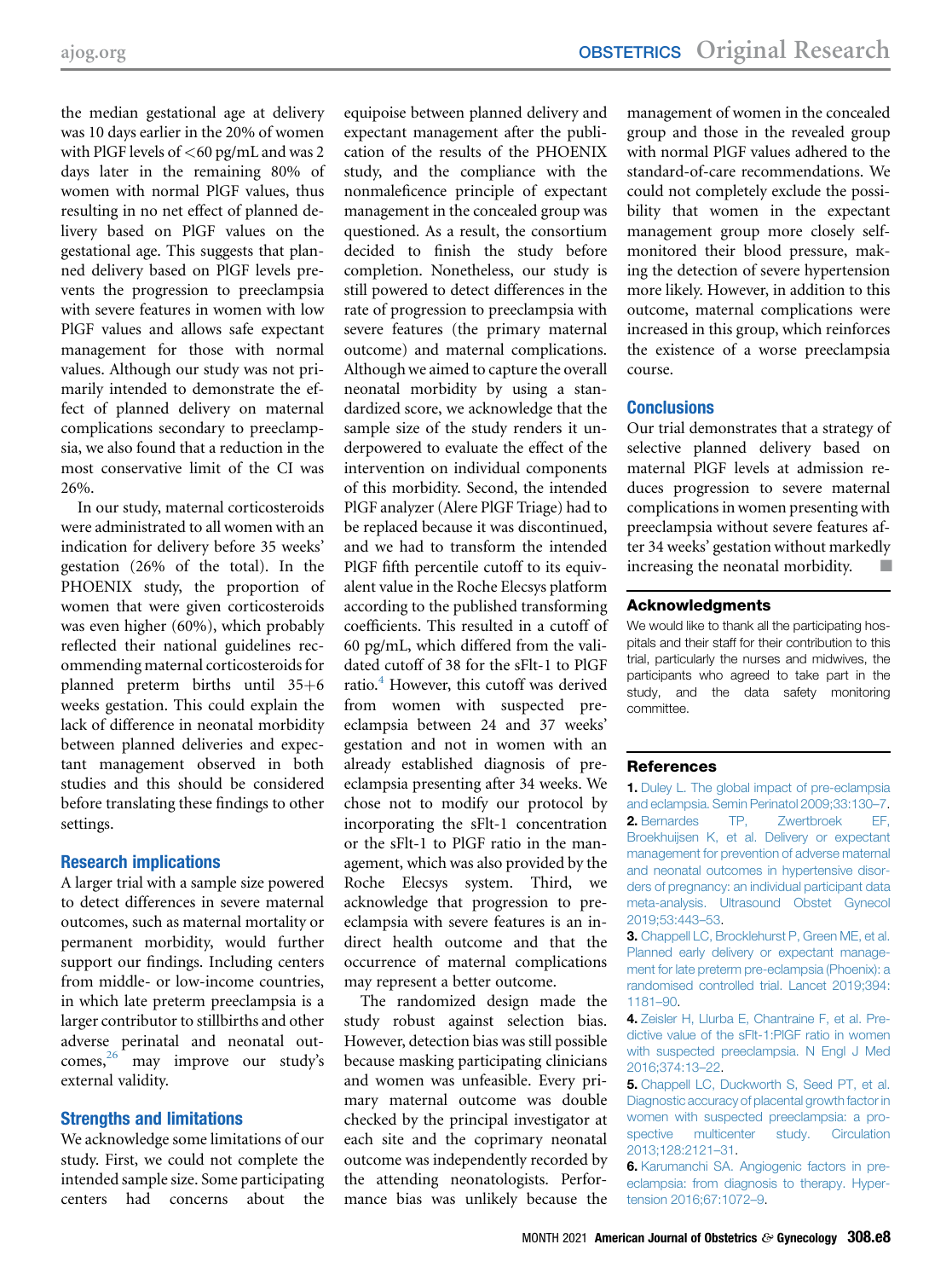<span id="page-8-0"></span>7. [Duhig KE, Myers J, Seed PT, et al. Placental](http://refhub.elsevier.com/S0002-9378(21)00224-6/sref7) [growth factor testing to assess women with](http://refhub.elsevier.com/S0002-9378(21)00224-6/sref7) [suspected pre-eclampsia: a multicentre, prag](http://refhub.elsevier.com/S0002-9378(21)00224-6/sref7)[matic, stepped-wedge cluster-randomised](http://refhub.elsevier.com/S0002-9378(21)00224-6/sref7) [controlled trial. Lancet 2019;393:1807](http://refhub.elsevier.com/S0002-9378(21)00224-6/sref7)–18.

<span id="page-8-1"></span>8. Cerdeira AS, O'[Sullivan J, Ohuma EO, et al.](http://refhub.elsevier.com/S0002-9378(21)00224-6/sref8) [Randomized interventional study on prediction](http://refhub.elsevier.com/S0002-9378(21)00224-6/sref8) [of preeclampsia/eclampsia in women with sus](http://refhub.elsevier.com/S0002-9378(21)00224-6/sref8)[pected preeclampsia: INSPIRE. Hypertension](http://refhub.elsevier.com/S0002-9378(21)00224-6/sref8) [2019;74:983](http://refhub.elsevier.com/S0002-9378(21)00224-6/sref8)–90.

<span id="page-8-2"></span>9. [Sociedad Española de Ginecología y Obste](http://refhub.elsevier.com/S0002-9378(21)00224-6/sref9)[tricia. Trastornos hipertensivos del embarazo.](http://refhub.elsevier.com/S0002-9378(21)00224-6/sref9) [Prog Obstet Ginecol 2007;50:446](http://refhub.elsevier.com/S0002-9378(21)00224-6/sref9)–55.

<span id="page-8-3"></span>10. [Hypertension in pregnancy. Report of the](http://refhub.elsevier.com/S0002-9378(21)00224-6/sref10) [American College of Obstetricians and Gyne](http://refhub.elsevier.com/S0002-9378(21)00224-6/sref10)cologists' [Task Force on hypertension in preg](http://refhub.elsevier.com/S0002-9378(21)00224-6/sref10)[nancy. Obstet Gynecol 2013;122:1122](http://refhub.elsevier.com/S0002-9378(21)00224-6/sref10)–31.

<span id="page-8-4"></span>11. [Burke Ó, Benton S, Szafranski P, et al.](http://refhub.elsevier.com/S0002-9378(21)00224-6/sref11) [Extending the scope of pooled analyses of in](http://refhub.elsevier.com/S0002-9378(21)00224-6/sref11)[dividual patient biomarker data from heteroge](http://refhub.elsevier.com/S0002-9378(21)00224-6/sref11)[neous laboratory platforms and cohorts using](http://refhub.elsevier.com/S0002-9378(21)00224-6/sref11) [merging algorithms. Pregnancy Hypertens](http://refhub.elsevier.com/S0002-9378(21)00224-6/sref11) [2016;6:53](http://refhub.elsevier.com/S0002-9378(21)00224-6/sref11)–9.

<span id="page-8-5"></span>12. [Verma A, Weir A, Drummond J, Mitchell BF.](http://refhub.elsevier.com/S0002-9378(21)00224-6/sref12) Performance profi[le of an outcome measure:](http://refhub.elsevier.com/S0002-9378(21)00224-6/sref12) [morbidity assessment index for newborns.](http://refhub.elsevier.com/S0002-9378(21)00224-6/sref12) [J Epidemiol Community Health 2005;59:420](http://refhub.elsevier.com/S0002-9378(21)00224-6/sref12)–6. 13. [Teasdale G, Jennett B. Assessment of coma](http://refhub.elsevier.com/S0002-9378(21)00224-6/sref13) [and impaired consciousness. A practical scale.](http://refhub.elsevier.com/S0002-9378(21)00224-6/sref13) [Lancet 1974;2:81](http://refhub.elsevier.com/S0002-9378(21)00224-6/sref13)–4.

<span id="page-8-8"></span><span id="page-8-7"></span><span id="page-8-6"></span>14. [Kamath PS, Kim WR; Advanced Liver Dis](http://refhub.elsevier.com/S0002-9378(21)00224-6/sref14)[ease Study Group. The model for end-stage liver](http://refhub.elsevier.com/S0002-9378(21)00224-6/sref14) [disease \(MELD\). Hepatology 2007;45:797](http://refhub.elsevier.com/S0002-9378(21)00224-6/sref14)–805. 15. [Murali AR, Devarbhavi H, Venkatachala PR,](http://refhub.elsevier.com/S0002-9378(21)00224-6/sref15) [Singh R, Sheth KA. Factors that predict 1-month](http://refhub.elsevier.com/S0002-9378(21)00224-6/sref15) [mortality in patients with pregnancy-speci](http://refhub.elsevier.com/S0002-9378(21)00224-6/sref15)fic liver [disease. Clin Gastroenterol Hepatol 2014;12:](http://refhub.elsevier.com/S0002-9378(21)00224-6/sref15) [109](http://refhub.elsevier.com/S0002-9378(21)00224-6/sref15)–13.

<span id="page-8-9"></span>16. [Kellum JA. Acute kidney injury. Crit Care](http://refhub.elsevier.com/S0002-9378(21)00224-6/sref16) [Med 2008;36:S141](http://refhub.elsevier.com/S0002-9378(21)00224-6/sref16)–5.

<span id="page-8-10"></span>17. [Gregg AR, Weiner CP.](http://refhub.elsevier.com/S0002-9378(21)00224-6/sref17) "Normal" umbilical [arterial and venous acid-base and blood gas](http://refhub.elsevier.com/S0002-9378(21)00224-6/sref17) [values. Clin Obstet Gynecol 1993;36:24](http://refhub.elsevier.com/S0002-9378(21)00224-6/sref17)–32.

<span id="page-8-11"></span>18. [Broekhuijsen K, Van Baaren GJ, Van](http://refhub.elsevier.com/S0002-9378(21)00224-6/sref18) [Pampus MG, et al. Immediate delivery versus](http://refhub.elsevier.com/S0002-9378(21)00224-6/sref18) [expectant monitoring for hypertensive disorders](http://refhub.elsevier.com/S0002-9378(21)00224-6/sref18) [of pregnancy between 34 and 37 weeks of](http://refhub.elsevier.com/S0002-9378(21)00224-6/sref18) [gestation \(HYPITAT-II\): an open-label, rando](http://refhub.elsevier.com/S0002-9378(21)00224-6/sref18)[mised controlled trial. Lancet 2015;385:](http://refhub.elsevier.com/S0002-9378(21)00224-6/sref18) [2492](http://refhub.elsevier.com/S0002-9378(21)00224-6/sref18)–501.

<span id="page-8-12"></span>19. [Norton EC, Miller MM, Kleinman LC.](http://refhub.elsevier.com/S0002-9378(21)00224-6/sref19) [Computing adjusted risk ratios and risk differ](http://refhub.elsevier.com/S0002-9378(21)00224-6/sref19)[ences in Stata. The Stata Journal 2013;13:](http://refhub.elsevier.com/S0002-9378(21)00224-6/sref19) 492–[509.](http://refhub.elsevier.com/S0002-9378(21)00224-6/sref19)

<span id="page-8-13"></span>20. [Hadlock FP, Harrist RB, Sharman RS,](http://refhub.elsevier.com/S0002-9378(21)00224-6/sref20) [Deter RL, Park SK. Estimation of fetal weight](http://refhub.elsevier.com/S0002-9378(21)00224-6/sref20) [with the use of head, body, and femur mea](http://refhub.elsevier.com/S0002-9378(21)00224-6/sref20)surements—[a prospective study. Am J Obstet](http://refhub.elsevier.com/S0002-9378(21)00224-6/sref20) [Gynecol 1985;151:333](http://refhub.elsevier.com/S0002-9378(21)00224-6/sref20)–7.

<span id="page-8-14"></span>21. [Figueras F, Meler E, Iraola A, et al.](http://refhub.elsevier.com/S0002-9378(21)00224-6/sref21) [Customized birthweight standards for a Spanish](http://refhub.elsevier.com/S0002-9378(21)00224-6/sref21) [population. Eur J Obstet Gynecol Reprod Biol](http://refhub.elsevier.com/S0002-9378(21)00224-6/sref21) [2008;136:20](http://refhub.elsevier.com/S0002-9378(21)00224-6/sref21)–4.

<span id="page-8-15"></span>22. [Gómez O, Figueras F, Fernández S, et al.](http://refhub.elsevier.com/S0002-9378(21)00224-6/sref22) [Reference ranges for uterine artery mean pul](http://refhub.elsevier.com/S0002-9378(21)00224-6/sref22)[satility index at 11-41 weeks of gestation. Ul](http://refhub.elsevier.com/S0002-9378(21)00224-6/sref22)[trasound Obstet Gynecol 2008;32:128](http://refhub.elsevier.com/S0002-9378(21)00224-6/sref22)–32.

<span id="page-8-16"></span>23. [Arduini D, Rizzo G. Normal values of pulsa](http://refhub.elsevier.com/S0002-9378(21)00224-6/sref23)[tility Index from fetal vessels: a cross-sectional](http://refhub.elsevier.com/S0002-9378(21)00224-6/sref23) [study on 1556 healthy fetuses. J Perinat Med](http://refhub.elsevier.com/S0002-9378(21)00224-6/sref23) [1990;18:165](http://refhub.elsevier.com/S0002-9378(21)00224-6/sref23)–72.

<span id="page-8-18"></span><span id="page-8-17"></span>24. [Redline RW. Classi](http://refhub.elsevier.com/S0002-9378(21)00224-6/sref24)fication of placental [lesions. Am J Obstet Gynecol 2015;213:S21](http://refhub.elsevier.com/S0002-9378(21)00224-6/sref24)–8. 25. [Owens MY, Thigpen B, Parrish MR, et al.](http://refhub.elsevier.com/S0002-9378(21)00224-6/sref25) [Management of preeclampsia when diagnosed](http://refhub.elsevier.com/S0002-9378(21)00224-6/sref25) [between 34-37 weeks gestation: deliver now or](http://refhub.elsevier.com/S0002-9378(21)00224-6/sref25) [deliberate until 37 weeks? J Miss State Med](http://refhub.elsevier.com/S0002-9378(21)00224-6/sref25) [Assoc 2014;55:208](http://refhub.elsevier.com/S0002-9378(21)00224-6/sref25)–11.

<span id="page-8-19"></span>26. [Nathan HL, Seed PT, Hezelgrave NL, et al.](http://refhub.elsevier.com/S0002-9378(21)00224-6/sref26) [Maternal and perinatal adverse outcomes in](http://refhub.elsevier.com/S0002-9378(21)00224-6/sref26) [women with pre-eclampsia cared for at facility](http://refhub.elsevier.com/S0002-9378(21)00224-6/sref26)[level in South Africa: a prospective cohort](http://refhub.elsevier.com/S0002-9378(21)00224-6/sref26) [study. J Glob Health 2018;8:020401.](http://refhub.elsevier.com/S0002-9378(21)00224-6/sref26)

#### Author and article information

BCNatal, Barcelona Center for Maternal-Fetal and Neonatal Medicine (Hospital Clínic and Hospital Sant Joan de Déu), Institut Clínic de Ginecologia, Obstetrícia i Neonatologia Fetal i+D Fetal Medicine Research Center,

Barcelona, Spain (Drs Peguero, Martinez-Portilla, Mazarico, Meler, Hernandez, Matas, and Figueras); Fetal Medicine Unit—Red de Salud Materno Infantil y del Desarrollo (SAMID), Department of Obstetrics and Gynecology, Hospital Universitario 12 de Octubre. Instituto de Investigación Hospital 12 de Octubre (imas12). Universidad Complutense de Madrid, Madrid, Spain (Drs Herraiz, Villalain, and Galindo); Department of Obstetrics and Gynecology, Hospital Universitario La Fe, Valencia, Spain (Drs Perales and Marcos); Obstetrics and Gynecology Service, BioCruces Health Research Institute, Hospital Universitario Cruces (Basque Country University), Biscay, Spain (Drs JC Melchor and I Melchor); Department of Obstetrics, Gynecology, and Reproductive Medicine, Dexeus University Hospital, Universitat Autònoma de Barcelona, Barcelona, Spain (Dr Meler); and Obstetrics and Gynecology, Hospital de la Creu Roja, L'Hospitalet de Llobregat, Barcelona, Spain (Dr del Rio).

Received Nov. 23, 2020; revised March 14, 2021; accepted March 25, 2021.

I.H., C.V., and A.G. report receiving personal lecture fees from Roche Diagnostics outside the submitted work. R.M.P. reports no conflict of interests but reports having relevant financial activities outside the submitted work by receiving personal fees from General Electric and Siegfried Rhein Pharmaceuticals. There are no other relationships, conditions, or circumstances that present a potential conflict of interest to disclose. The remaining authors report no conflict of interest.

This trial was supported by "Fondo de Investigaciones Sanitarias (FIS)," Insituto de Salud Carlos III (ISCIII), Spanish Ministry of Health, Spain, under grant code PI15/00903.

The funder of the study had no role in study design, data collection, data analysis, data interpretation, or writing of the manuscript.

The corresponding author had full access to all the data in the study and had final responsibility in the decision to submit the manuscript for publication.

Clinical trial registration details: date of registration, February 2015; date of initial participant enrolment, January 2016; unique identifier, NCT02373839; URL: [https://clinicaltrials.gov/ct2/show/NCT02373839.](https://clinicaltrials.gov/ct2/show/NCT02373839)

Corresponding author: Francesc Figueras, PhD. [ffiguera@clinic.cat](mailto:ffiguera@clinic.cat)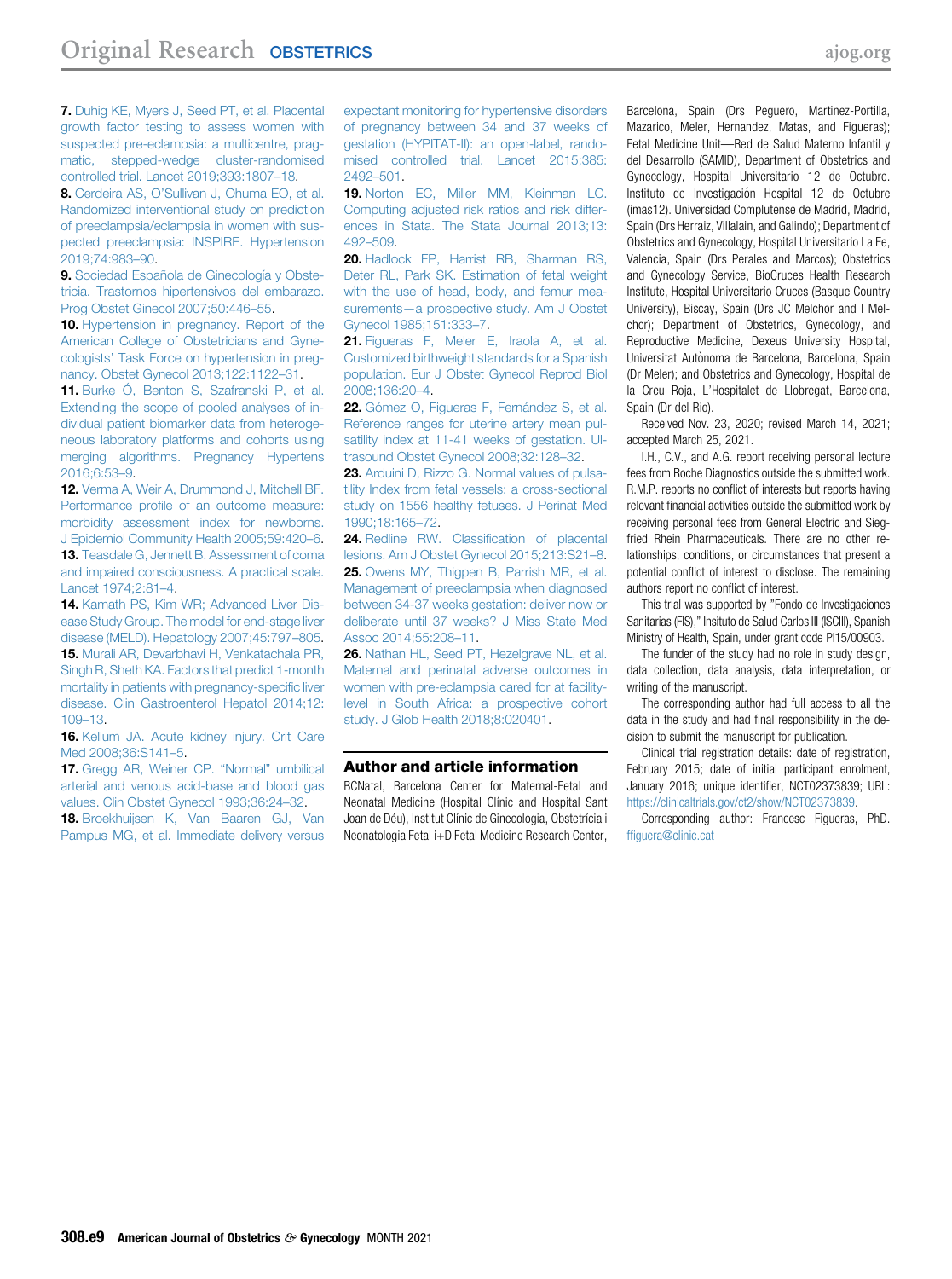<span id="page-9-0"></span>

Adjusted relative risks of progression to preeclampsia with severe features (primary maternal outcome) and maternal complications (secondary maternal outcome) of revealed vs concealed groups. The *asterisk* symbol indicates adjustment by minimization factor (gestational age at inclusion  $[34 \text{ vs } 35 + \text{ completed weeks}]$  and site).

<span id="page-9-1"></span>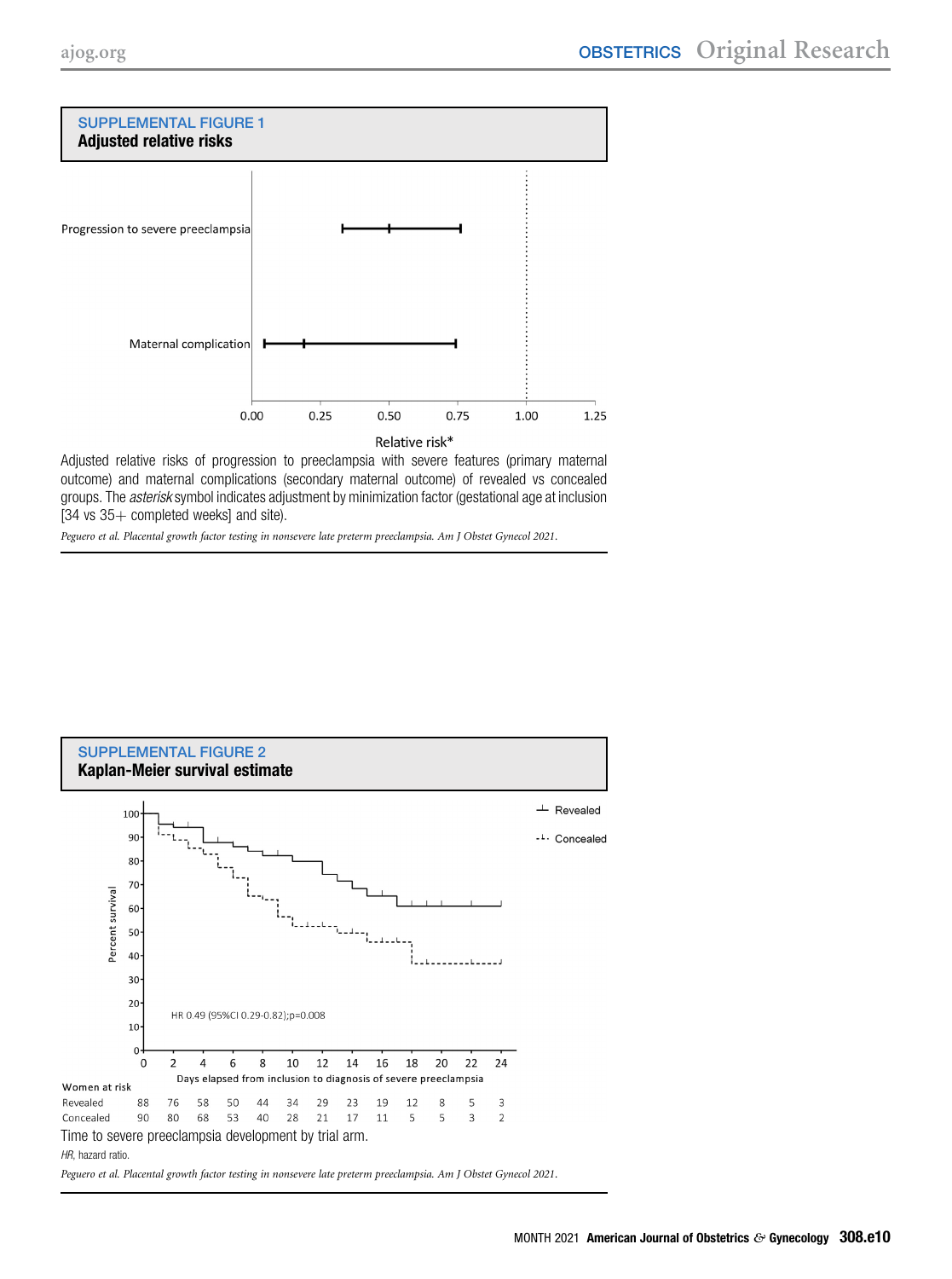#### <span id="page-10-0"></span>SUPPLEMENTAL FIGURE 3 MAIN scores according to group



MAIN, morbidity assessment index for newborns.

Peguero et al. Placental growth factor testing in nonsevere late preterm preeclampsia. Am J Obstet Gynecol 2021.

<span id="page-10-1"></span>

Risk difference in neonatal morbidity (MAIN score of  $\geq$ 150) with the limit of the noninferiority hypothesis displayed.

MAIN, morbidity assessment index for newborns.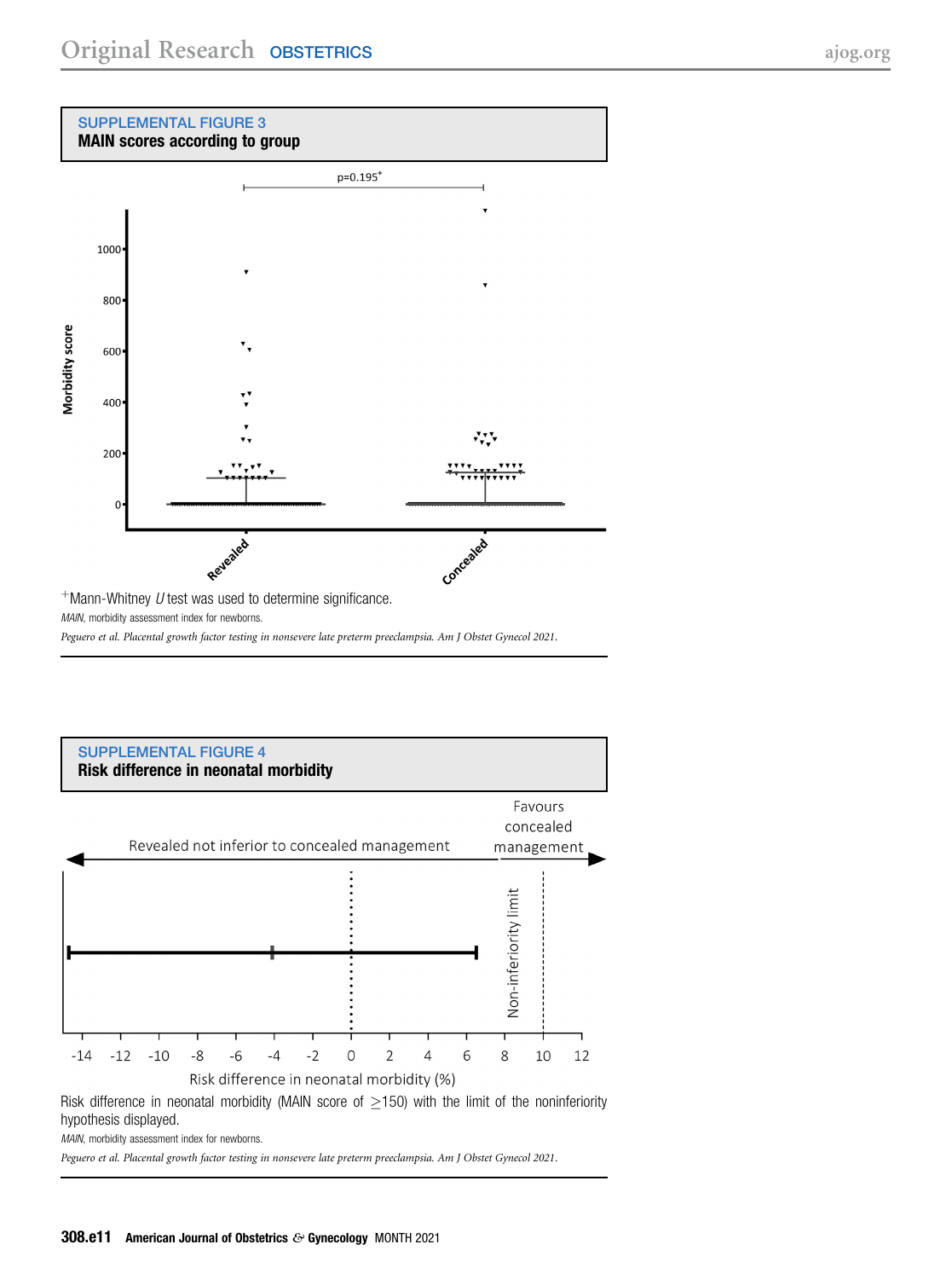# <span id="page-11-0"></span>SUPPLEMENTAL TABLE 1

| Center                                              | Revealed ( $n=88$ ) | Concealed $(n=90)$ |
|-----------------------------------------------------|---------------------|--------------------|
| Hospital Clínic de Barcelona (Catalonia)            | 33(37.5)            | 34 (36.8)          |
| Hospital Universitario 12 de Octubre (Madrid)       | 26(29.5)            | 25(27.8)           |
| Hospital Universitari i Politècnic La Fe (Valencia) | 13 (14.8)           | 11 (12.2)          |
| Hospital Universitario Cruces (Basque Country)      | 7(8)                | 9(10)              |
| Hospital General de l'Hospitalet (Catalonia)        | 4(4.5)              | 5(5.1)             |
| Hospital Sant Joan de Déu Barcelona (Catalonia)     | 3(3.4)              | 4(4.4)             |
| Hospital Universitari Dexeus (Catalonia)            | 2(2.3)              | 2(2.2)             |

### <span id="page-11-1"></span>SUPPLEMENTAL TABLE 2

Morbidity assessment index for newborns score table with morbidity items and their corresponding scale values

| Time after birth                                                                                                 | Item           | <b>Morbidity attribute</b>                                           |                                                    | <b>Scale</b> |
|------------------------------------------------------------------------------------------------------------------|----------------|----------------------------------------------------------------------|----------------------------------------------------|--------------|
| Within 24 h of birth                                                                                             | $\mathbf{1}$   | Cord blood pH of $\leq$ 7.10                                         |                                                    | 151          |
|                                                                                                                  | $\overline{c}$ | Resuscitation at birth: intubation                                   |                                                    | 127          |
|                                                                                                                  | 3              | Meconium: meconium below cords                                       |                                                    | 155          |
|                                                                                                                  | 4              | Apgar score 5 min                                                    | score $4-7$                                        | 125          |
|                                                                                                                  | 5              |                                                                      | score $1-3$                                        | 162          |
|                                                                                                                  | 6              |                                                                      | score $<$ 1                                        | 193          |
|                                                                                                                  | $\overline{7}$ | Apgar score 10 min                                                   | score $4 - 7$                                      | 154          |
|                                                                                                                  | 8              |                                                                      | score $1-3$                                        | 183          |
|                                                                                                                  | 9              | Altered color: <sup>a</sup> dusky or central cyanosis                |                                                    | 145          |
|                                                                                                                  | 10             | Respiratory rate/min <sup>a</sup>                                    | $<$ 30 or $>$ 60 at 3–24 h                         | 131          |
|                                                                                                                  | 11             |                                                                      | $>100$ between 3-24 h                              | 140          |
| Within 7 d of birth                                                                                              | 12             | Heart rate/min <sup>a</sup>                                          | 160-200 beat                                       | 120          |
|                                                                                                                  | 13             |                                                                      | $>$ 200 beat                                       | 183          |
|                                                                                                                  | 14             |                                                                      | $<$ 100 beat                                       | 157          |
|                                                                                                                  | 15             | Hypotonia <sup>a</sup>                                               | Present beyond 120 h of age                        | 129          |
|                                                                                                                  | 16             |                                                                      | Present at 1-120 h of age                          | 156          |
|                                                                                                                  | 17             | Flaccidity <sup>a</sup> present at $1-120$ h                         |                                                    | 154          |
|                                                                                                                  | 18             | Apnea <sup>a</sup>                                                   | Apnea corrected by oxygen                          | 115          |
|                                                                                                                  | 19             |                                                                      | Apnea corrected by resuscitation                   | 140          |
|                                                                                                                  | 20             | <b>Bleeding disorder</b>                                             | Thrombocytopenia with or without bleeding disorder | 147          |
|                                                                                                                  | 21             |                                                                      | Need for transfusion owing to anemia or item 20    | 170          |
|                                                                                                                  | 22             | Mean systolic BP (mm Hg) <sup>a</sup> 28-32 wk: <30 or 32-42 wk: <40 |                                                    | 136          |
|                                                                                                                  | 23             | Urine output <sup>a</sup> low (<2 mL/kg/h)                           |                                                    | 141          |
|                                                                                                                  | 24             | <b>Seizures</b>                                                      | Tremors or single seizure                          | 137          |
|                                                                                                                  | 25             |                                                                      | Multiple seizures                                  | 155          |
| Peguero et al. Placental growth factor testing in nonsevere late preterm preeclampsia. Am J Obstet Gynecol 2021. |                | (continued)                                                          |                                                    |              |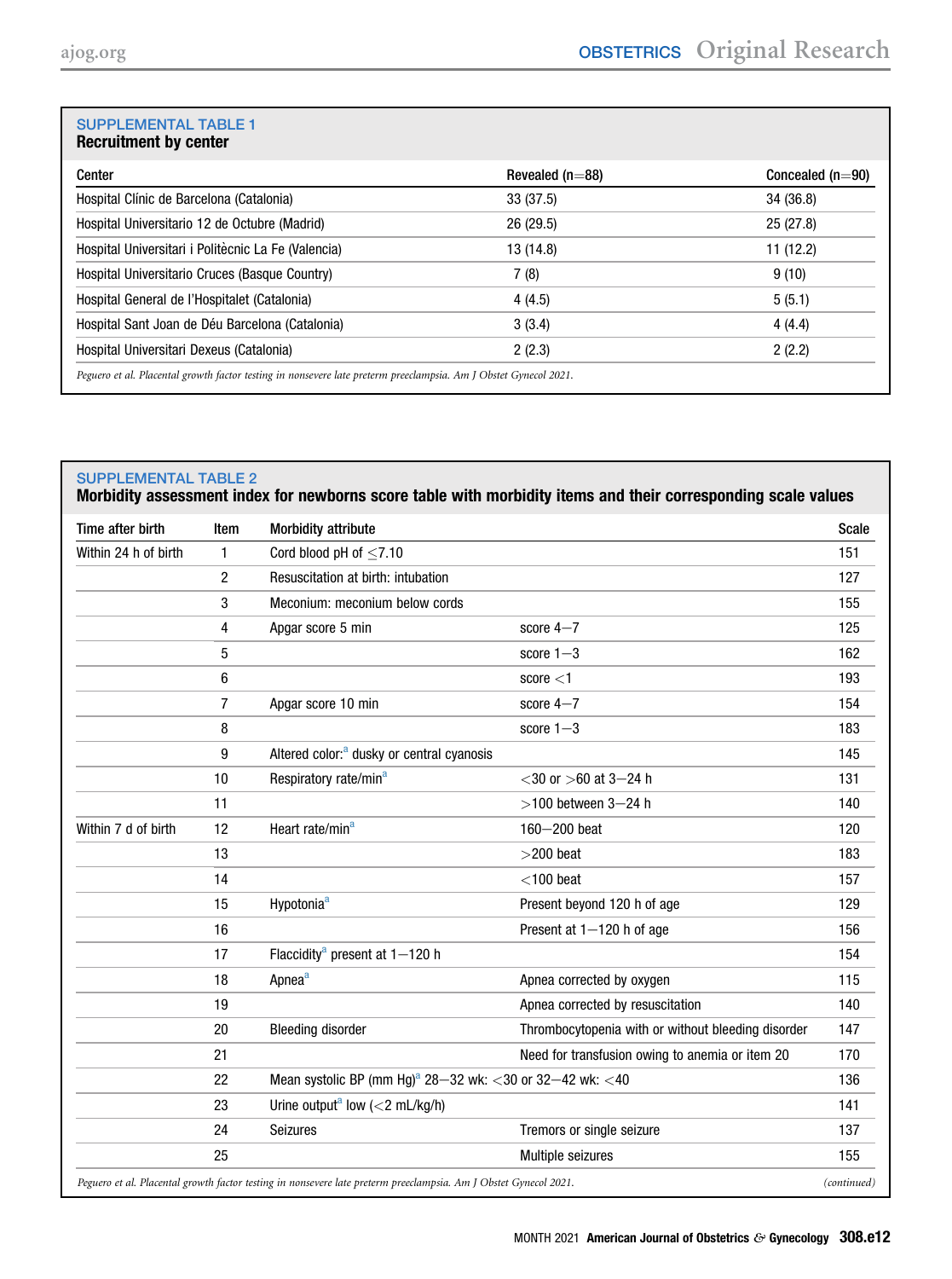#### SUPPLEMENTAL TABLE 2

Morbidity assessment index for newborns score table with morbidity items and their corresponding scale values (continued)

| Time after birth | Item | <b>Morbidity attribute</b>                                          |                                                | Scale |
|------------------|------|---------------------------------------------------------------------|------------------------------------------------|-------|
|                  | 26   |                                                                     | If $>$ 2 drugs used for seizures               | 183   |
|                  | 27   | Level of consciousness <sup>a</sup>                                 | Drowsy or lethargic                            | 137   |
|                  | 28   |                                                                     | Stupor or obtundation or coma                  | 187   |
|                  | 29   | Oral feeding difficulties <sup>a</sup>                              | Poor sucking within 24 h                       | 81    |
|                  | 30   |                                                                     | Poor sucking at 24 h-7 d                       | 98    |
|                  | 31   |                                                                     | Poor sucking beyond 7 d                        | 119   |
|                  | 32   |                                                                     | Persistent vomiting                            | 136   |
|                  | 33   | Assisted ventilation: <sup>a</sup> assisted ventilation beyond 24 h |                                                | 117   |
|                  | 34   | Mechanical ventilation <sup>a</sup>                                 | Mechanical ventilation within 24 h             | 130   |
|                  | 35   |                                                                     | Mechanical ventilation at 24 h-7 d             | 135   |
|                  | 36   |                                                                     | Mechanical ventilation beyond 7 d              | 162   |
|                  | 37   | Birth trauma                                                        | Bone fracture-long bone or clavicle or skull   | 176   |
|                  | 38   |                                                                     | Nerve injury (facial or peripheral)            | 183   |
|                  | 39   |                                                                     | Subdural or intracerebral hematoma             | 179   |
|                  | 40   | Hypoglycemia (lowest level): blood glucose <2.2 mmol/L              |                                                | 151   |
|                  | 41   | Hyperbilirubinemia, mmol/L (peak level)                             | Serum bilirubin > 250 (phototherapy)           | 103   |
|                  | 42   |                                                                     | Serum bilirubin $>$ 340 (exchange transfusion) | 179   |
|                  | 43   | <b>Bacterial culture</b>                                            | <b>Blood positive</b>                          | 162   |
|                  | 44   |                                                                     | <b>CSF</b> positive                            | 187   |
|                  | 45   | Intraventricular hemorrhage                                         | Grade 1 or 2                                   | 152   |
|                  | 46   |                                                                     | Grade 3 or 4                                   | 186   |
|                  | 47   | Cardiopulmonary resuscitation any time before discharge             |                                                | 162   |

Circle all items that apply between birth and discharge from the hospital or up to 7 days of life, whichever is earlier. MAIN score is the sum of the scale values of all checked items. Adapted from Verma et al.<sup>[12](#page-8-5)</sup>

<span id="page-12-0"></span>a More than 2 consecutive readings.